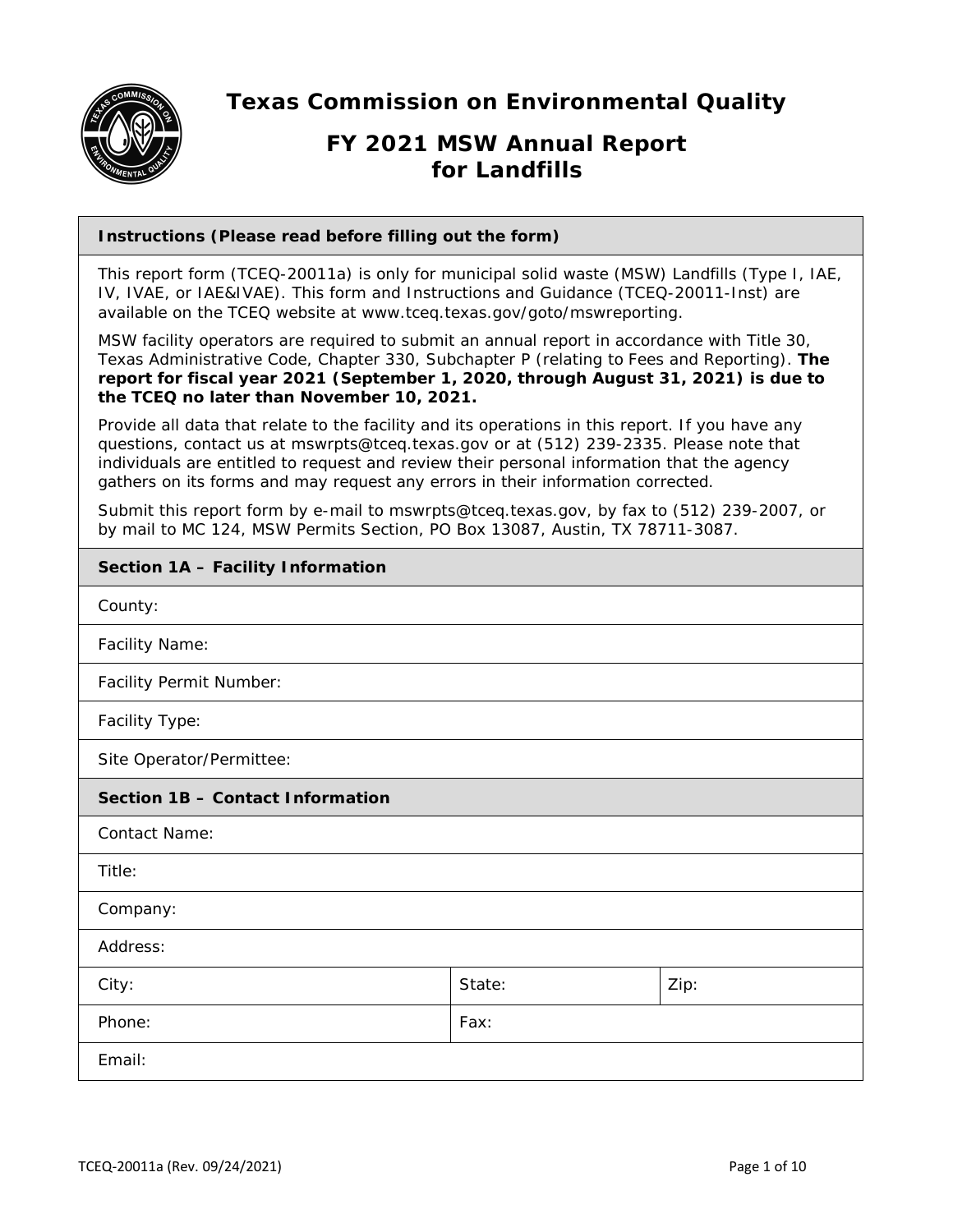#### **Section 2 – Facility Status**

Mark the status of your facility during FY 2021 (9/1/2020 to 8/31/2021).

Active – Facility operated this fiscal year.

Inactive New – Facility authorized, but never operated. Projected date of operation:

Inactive – Facility did not operate this fiscal year. Projected date of operation:

Closed – Facility closed. Post-Closure Care not required.

Post-Closure Care

#### **Section 3 – Signature**

The following affirmation must be completed and **signed** for your annual report to be accepted.

 This facility is ACTIVE and "I affirm, as an authorized representative of the permit holder, that the information contained in this report is, to the best of my knowledge and understanding, complete and accurate."

 $\Box$  This facility is INACTIVE and "I affirm, as an authorized representative of the permit holder, that this facility was inactive for the entire FY 2021 and that the information contained in this report is, to the best of my knowledge and understanding, complete and accurate."

| Printed Name:                                                                         | Signature: |  |
|---------------------------------------------------------------------------------------|------------|--|
| Title:                                                                                | Date:      |  |
| If the facility did not operate during FY 2021, complete and submit only Sections 1A, |            |  |

**1B, 2, and 3 of this form.**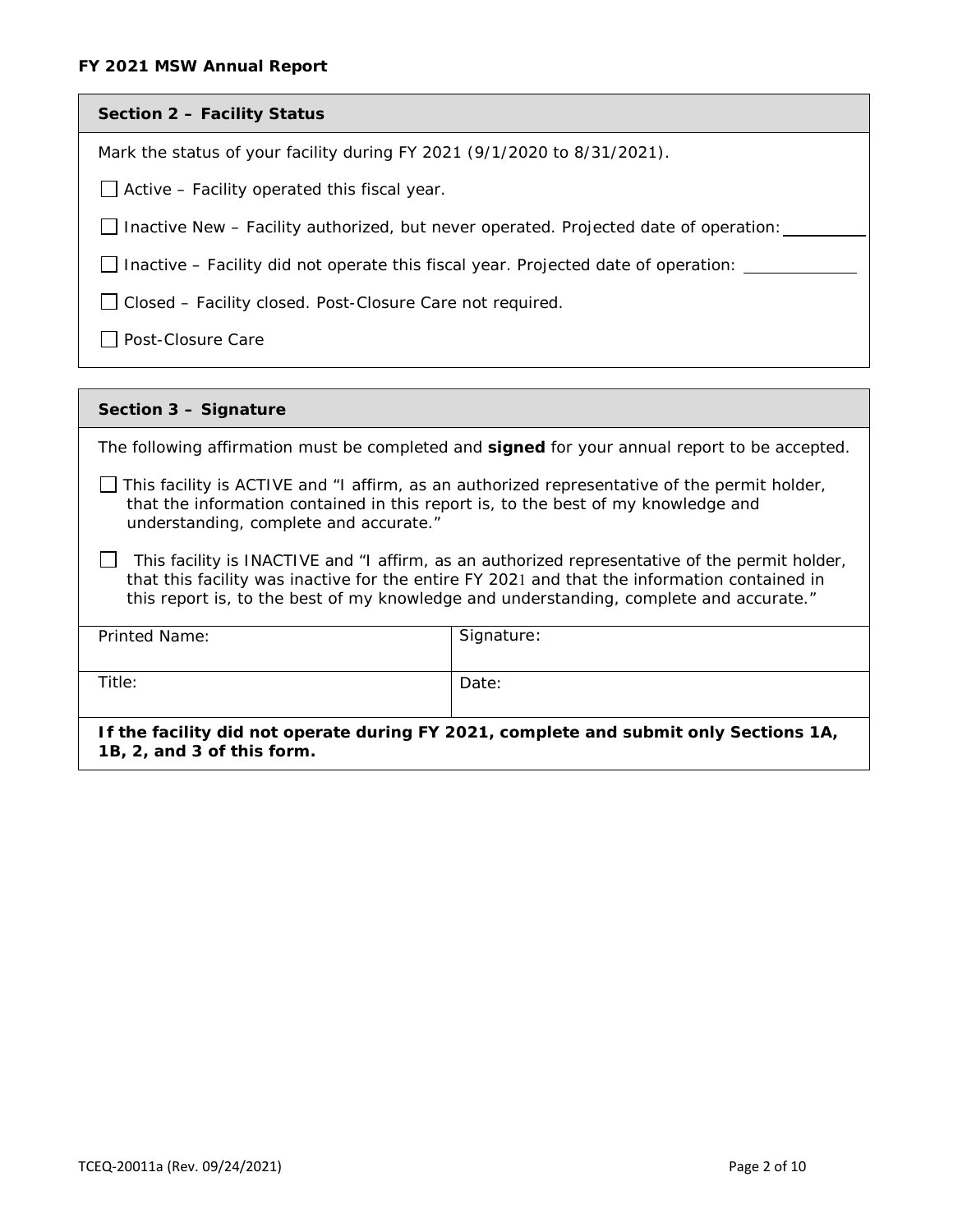# **FY 2021 MSW Annual Report**

| Section 4 - Facility Fees and Area Served |                                                                                                                                                                                                                                                                                                                                                       |                                                                                             |  |  |
|-------------------------------------------|-------------------------------------------------------------------------------------------------------------------------------------------------------------------------------------------------------------------------------------------------------------------------------------------------------------------------------------------------------|---------------------------------------------------------------------------------------------|--|--|
| [1]                                       | Was waste or feedstock measured by weight?                                                                                                                                                                                                                                                                                                            | Yes<br>No                                                                                   |  |  |
| [2]                                       | Was waste or feedstock measured by volume?                                                                                                                                                                                                                                                                                                            | $\Box$ Yes<br><b>No</b>                                                                     |  |  |
| [3]                                       |                                                                                                                                                                                                                                                                                                                                                       | Provide the average rate charged, in dollar amount(s), for all applicable units of measure: |  |  |
|                                           | Ton                                                                                                                                                                                                                                                                                                                                                   |                                                                                             |  |  |
|                                           | Gallon                                                                                                                                                                                                                                                                                                                                                |                                                                                             |  |  |
|                                           |                                                                                                                                                                                                                                                                                                                                                       | Pound                                                                                       |  |  |
|                                           | Compacted Cubic Yard (CY)                                                                                                                                                                                                                                                                                                                             |                                                                                             |  |  |
|                                           |                                                                                                                                                                                                                                                                                                                                                       | Uncompacted CY                                                                              |  |  |
|                                           | [4] List all the Texas Counties or county codes from which the facility accepted waste or<br>feedstock material. If additional space is needed, include an attachment. Please include the<br>county in which the facility is located, if applicable. A list of county and state codes is<br>available on-line at www.tceq.texas.gov/goto/msw-annrept. |                                                                                             |  |  |
|                                           | [5]<br>List all states or state codes, other than Texas, from which the facility accepted waste or<br>feedstock material. A list of county and state codes is available on-line<br>at www.tceq.texas.gov/goto/msw-annrept.                                                                                                                            |                                                                                             |  |  |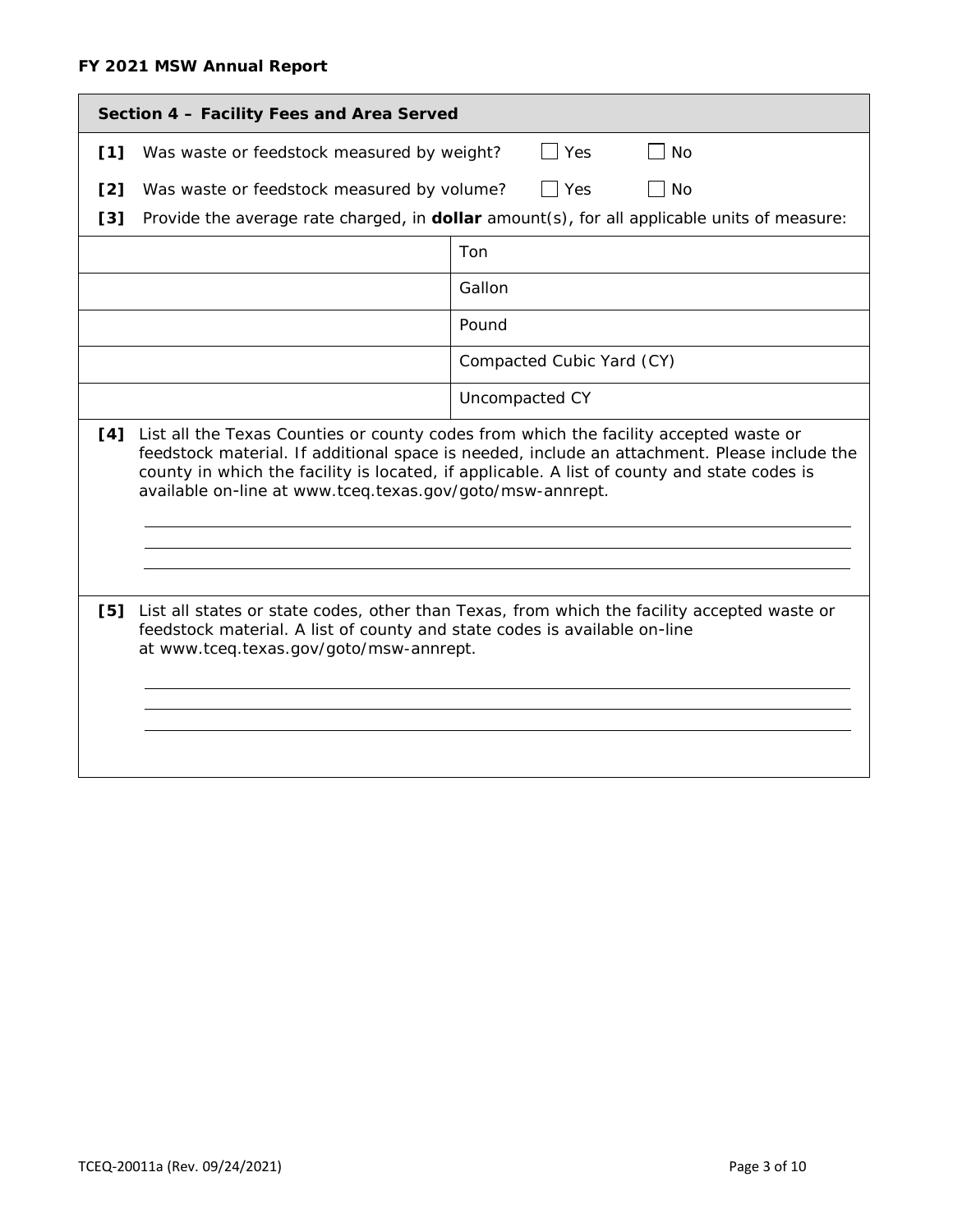#### **Section 5 – Diverted Materials**

 **[1]** In Table 5-1, enter the amount, in tons, of the materials the facility received and then diverted from being disposed. If diverted materials are also treated or processed at the facility, record applicable amounts in Table 6-1 (Treated Solid Wastes) in Section 6. However, do not include materials transferred via a registered Type V facility located within the landfill's permitted boundary.

#### **Table 5-1. Diverted Materials.**

| <b>Material Type</b>                                    | <b>Tons Diverted</b> |
|---------------------------------------------------------|----------------------|
| Yard Waste and Brush                                    |                      |
| Aluminum                                                |                      |
| Metal                                                   |                      |
| Glass                                                   |                      |
| Plastic                                                 |                      |
| <b>Plastic Bottles</b>                                  |                      |
| Paper and Cardboard                                     |                      |
| <b>Construction or Demolition Waste</b>                 |                      |
| Electronic Equipment                                    |                      |
| <b>White Goods</b>                                      |                      |
| <b>Tires</b>                                            |                      |
| Automotive                                              |                      |
| Shingles                                                |                      |
| <b>Used Oil</b>                                         |                      |
| Other Materials (identify in item 2 of this<br>section) |                      |
| <b>Total Tons of Diverted Materials</b>                 |                      |
| Identify other material types diverted:<br>[2]          |                      |
|                                                         |                      |
|                                                         |                      |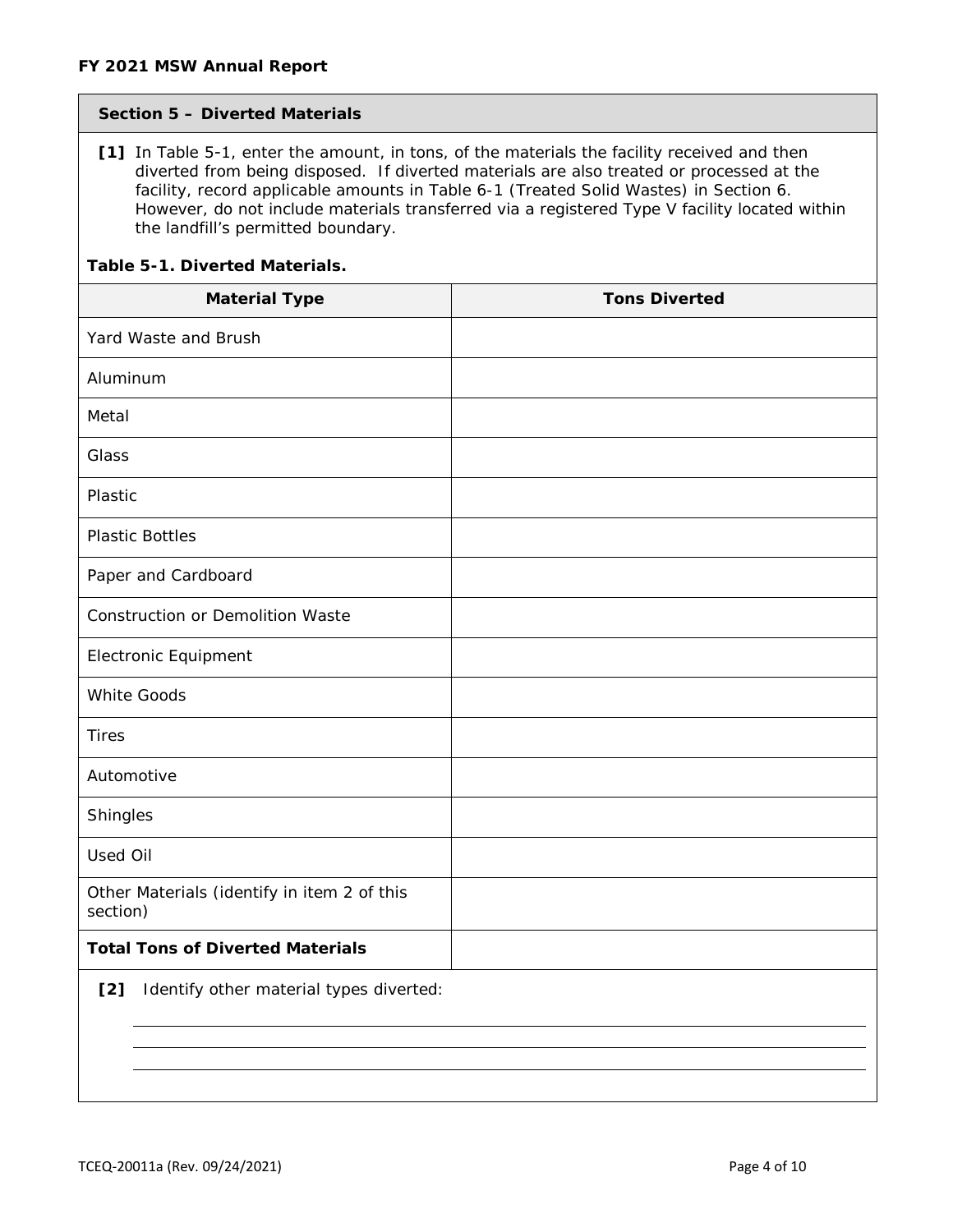#### **Section 6 – Solid Waste Treatment**

 **[1]** In Table 6-1, for each applicable treatment method, list the amount, in tons and by origin, for each solid waste type received and treated at the facility.

 If applicable, please use the volume to weight conversion factors referenced in 30 TAC, Chapter 330, Subchapter P, 330.675(a)(2) and Chapter 326, Subchapter G, 326.89(a)(5).

Note: volume to weight conversion factors to be used for converting cubic yards to tons are:

- For medium compacted cubic yards (CCY), divide total CCY by 3
- For heavy compacted cubic yards, divide total CCY by 2.5
- For uncompacted cubic yards (UCCY), divide total UCCY by 5

# **Table 6-1. Treated Solid Wastes**.

| <b>Treatment Method</b>                                                                                                                                                                                                            | In-State | <b>Out-of-State</b> | <b>Mexico</b> | <b>Total</b> |
|------------------------------------------------------------------------------------------------------------------------------------------------------------------------------------------------------------------------------------|----------|---------------------|---------------|--------------|
| Incineration                                                                                                                                                                                                                       |          |                     |               |              |
| Autoclave                                                                                                                                                                                                                          |          |                     |               |              |
| Composting                                                                                                                                                                                                                         |          |                     |               |              |
| Digestion                                                                                                                                                                                                                          |          |                     |               |              |
| <b>Chemical Disinfection</b>                                                                                                                                                                                                       |          |                     |               |              |
| Chipping or Grinding<br>Clean Wood Material for<br>Mulch Purposes Only                                                                                                                                                             |          |                     |               |              |
| Other (identify in item 2<br>of this section)                                                                                                                                                                                      |          |                     |               |              |
| <b>Total Tons of Treated</b><br><b>Solid Wastes</b>                                                                                                                                                                                |          |                     |               |              |
| $F \oplus T$ . If $F$ is considered in the contract of the largest constant and contract and contract of the contract of the contract of the contract of the contract of the contract of the contract of the contract of the contr |          |                     |               |              |

**[2]** Identify other solid waste treatment methods: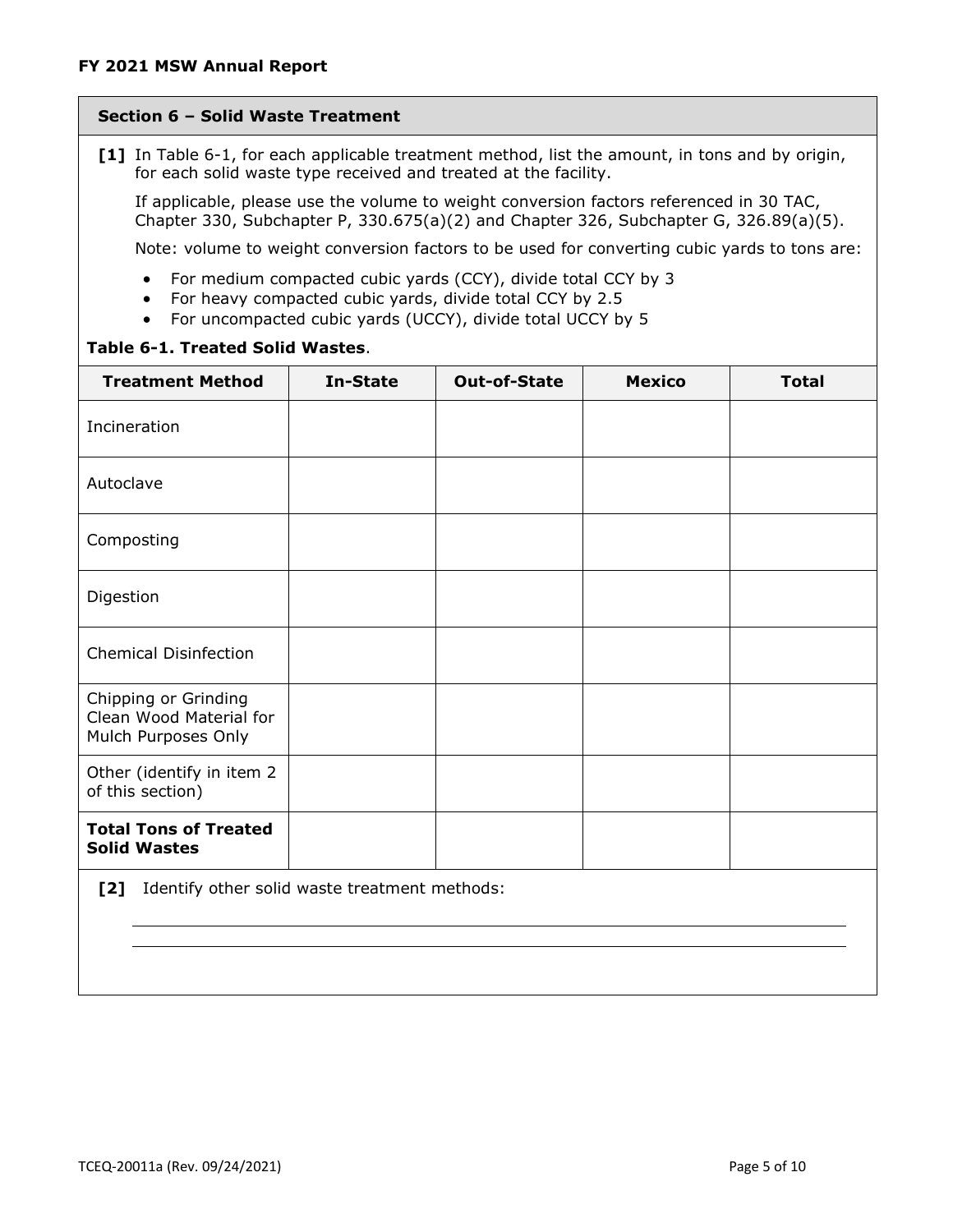#### **Section 7 – Landfill Disposal**

- **[1]** Enter the amount, in tons and by origin, for each waste type disposed at the facility. If applicable, please use the following volume to weight conversion factors:
	- For medium compacted cubic yards (CCY), divide total CCY by 3
	- For heavy compacted cubic yards, divide total CCY by 2.5
	- For uncompacted cubic yards (UCCY), divide total UCCY by 5

# **Table 7-1. Landfill Disposal**.

| <b>Waste Type</b>                                                                                               | <b>In-State</b> | <b>Out-of-State</b> | <b>Mexico</b> | <b>Total</b> |
|-----------------------------------------------------------------------------------------------------------------|-----------------|---------------------|---------------|--------------|
| Municipal                                                                                                       |                 |                     |               |              |
| <b>Brush</b>                                                                                                    |                 |                     |               |              |
| <b>Construction or Demolition</b>                                                                               |                 |                     |               |              |
| Litter                                                                                                          |                 |                     |               |              |
| Tires (only tires that have been<br>split, quartered, or shredded may<br>be disposed in a landfill)             |                 |                     |               |              |
| <b>Contaminated Soils</b>                                                                                       |                 |                     |               |              |
| <b>Medical Waste</b>                                                                                            |                 |                     |               |              |
| Dead Animals or Slaughterhouse                                                                                  |                 |                     |               |              |
| Regulated Asbestos-containing<br>Material (RACM)                                                                |                 |                     |               |              |
| Non-RACM                                                                                                        |                 |                     |               |              |
| <b>Pesticide Containers</b>                                                                                     |                 |                     |               |              |
| Municipal Hazardous Waste from<br><b>Conditionally Exempt Small</b><br>Quantity Generators (Municipal<br>CESQG) |                 |                     |               |              |
| Sludges                                                                                                         |                 |                     |               |              |
| Grease Trap                                                                                                     |                 |                     |               |              |
| <b>Grit Trap</b>                                                                                                |                 |                     |               |              |
| Used Oil Filters                                                                                                |                 |                     |               |              |
| Class 1 Nonhazardous Industrial<br>Waste (NHIW)                                                                 |                 |                     |               |              |
| Class 2 and 3 NHIW                                                                                              |                 |                     |               |              |
| Septages                                                                                                        |                 |                     |               |              |
| <b>Incinerator Ash</b>                                                                                          |                 |                     |               |              |
| Other (identify in item 2 of this<br>section)                                                                   |                 |                     |               |              |
| <b>Total Tons of Landfilled Wastes</b>                                                                          |                 |                     |               |              |
| [2] Identify other waste types:                                                                                 |                 |                     |               |              |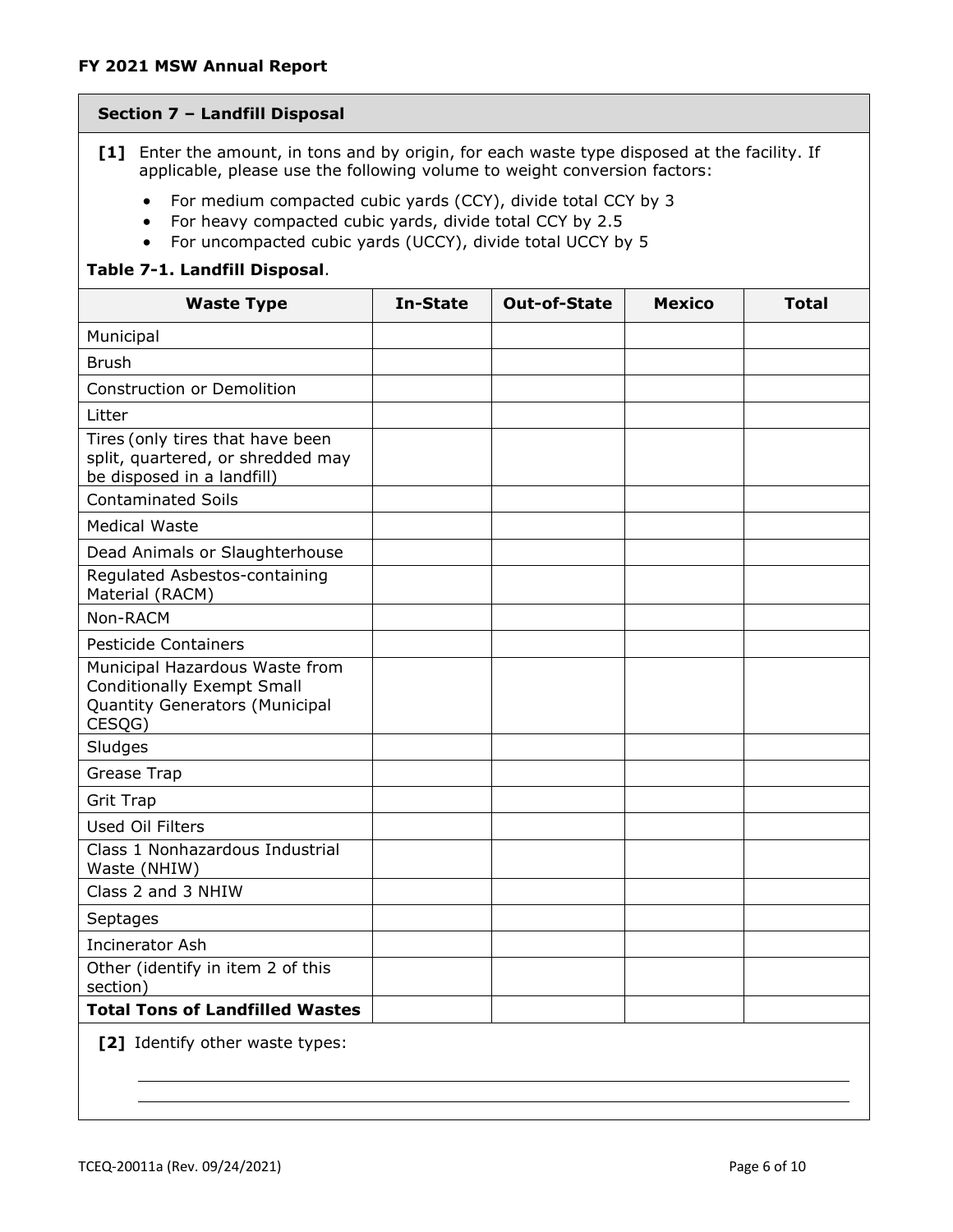|       | Section 8 - Landfill Characteristics and Management                                                                                                                  |            |              |                 |
|-------|----------------------------------------------------------------------------------------------------------------------------------------------------------------------|------------|--------------|-----------------|
|       | Provide all information applicable to the facility for this FY                                                                                                       |            |              |                 |
| $[1]$ | <b>Total Permitted Area</b>                                                                                                                                          |            |              | acres           |
| [2]   | Non-fill Areas (areas not designated for disposal)                                                                                                                   |            |              | acres           |
| [3]   | Fill Areas in Post-Closure                                                                                                                                           |            |              | acres           |
| [4]   | Facility's Permanent Benchmark Elevation                                                                                                                             |            |              | feet            |
| [5]   | Permitted Max Elevation at Final Cover                                                                                                                               |            |              | feet            |
| [6]   | Permitted Max Elevation at Deepest Excavation                                                                                                                        |            |              | feet            |
|       | (A negative number indicates the elevation is below mean<br>sea level)                                                                                               |            |              |                 |
| [7]   | Is an Alternative Liner used?                                                                                                                                        |            | Yes          | No              |
| [8]   | Is this facility using Alternative Daily Cover?                                                                                                                      |            | Yes          | No              |
|       | If "Yes", what type(s)? Select all that are currently being used.<br><b>Contaminated Soils</b><br>Tarp<br>Sludges<br>Spray On<br>Other Identify other cover types: _ |            |              |                 |
| [9]   | Does this facility have a Gas Collection Control System?                                                                                                             |            | $\Box$ Yes   | <b>No</b>       |
|       | If "Yes", please answer Questions [10] and [11].                                                                                                                     |            |              |                 |
|       | [10] Amount of Gas Flared                                                                                                                                            |            |              | ft <sup>3</sup> |
|       | [11] Amount of Gas Vented                                                                                                                                            |            |              | ft <sup>3</sup> |
|       | [12] Indicate Method of Leachate Management                                                                                                                          | $\Box$ N/A | On-Site      | Off-Site        |
|       | [13] Estimated Amount of Leachate removed and disposed offsite                                                                                                       |            |              | gallons         |
|       | [14] Does this facility conduct Groundwater Monitoring?                                                                                                              |            | $\Box$ Yes   | No              |
|       | If "Yes", please answer questions [15] and [16].                                                                                                                     |            |              |                 |
|       | [15] Number of Point of Compliance Wells                                                                                                                             |            |              |                 |
|       | [16] Number of Background Wells                                                                                                                                      |            |              |                 |
|       | [17] Does this facility conduct Landfill Gas Monitoring?                                                                                                             |            | $\sqcup$ Yes | $\Box$ No       |
|       | If "Yes", please answer question [18].                                                                                                                               |            |              |                 |
|       | [18] Number of Landfill Gas Monitoring Wells/Probes                                                                                                                  |            |              |                 |
|       | [19] Class 1 NHIW Remaining Capacity                                                                                                                                 |            |              | tons            |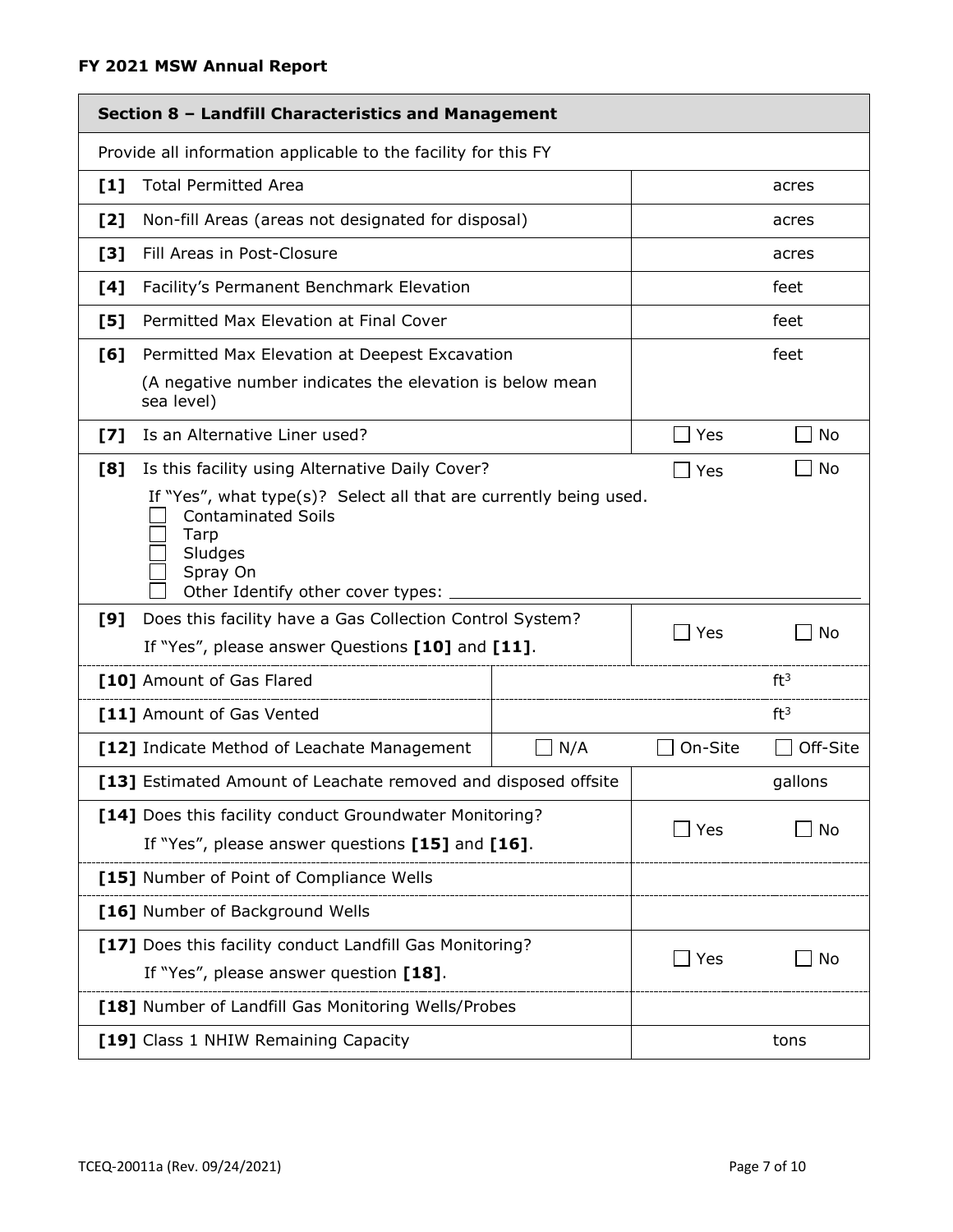# **Section 9A – Landfill Capacity Assessment**

 **2021**, please complete the following section of the report. If not, skip to Section 9B – Landfill If an aerial or ground survey was conducted **on or between March 1, 2021**, and **August 31,**  Remaining Capacity Estimation.

| Date of Survey<br>[1]                                                                                       |                      |
|-------------------------------------------------------------------------------------------------------------|----------------------|
| <b>Surveyed Capacity</b><br>[2]                                                                             | yds <sup>3</sup>     |
| [3]<br>Assessed Capacity as of 8/31/2021                                                                    | yds <sup>3</sup>     |
| [4]<br><b>Estimated Compaction Rate</b>                                                                     | lbs/yds <sup>3</sup> |
| FY 2021 Remaining Capacity<br>[5]                                                                           | tons                 |
| Multiply the quantity in $[3]$ by the quantity in $[4]$ and<br>divide by 2000 lbs/ton.                      |                      |
| [6]<br>Remaining Years at Current Performance (estimated)                                                   | years                |
| The following information pertaining to the engineer that completed the capacity assessment is<br>required. |                      |
| Engineer's Firm Name<br>[7]                                                                                 |                      |
| [8]<br>Engineer's Firm Registration Number                                                                  |                      |
| [9]<br>Engineer's Name                                                                                      |                      |
| [10] Engineer's License Number                                                                              |                      |
| [11] Engineer's Telephone Number                                                                            |                      |
| [12] Engineer's E-mail Address                                                                              |                      |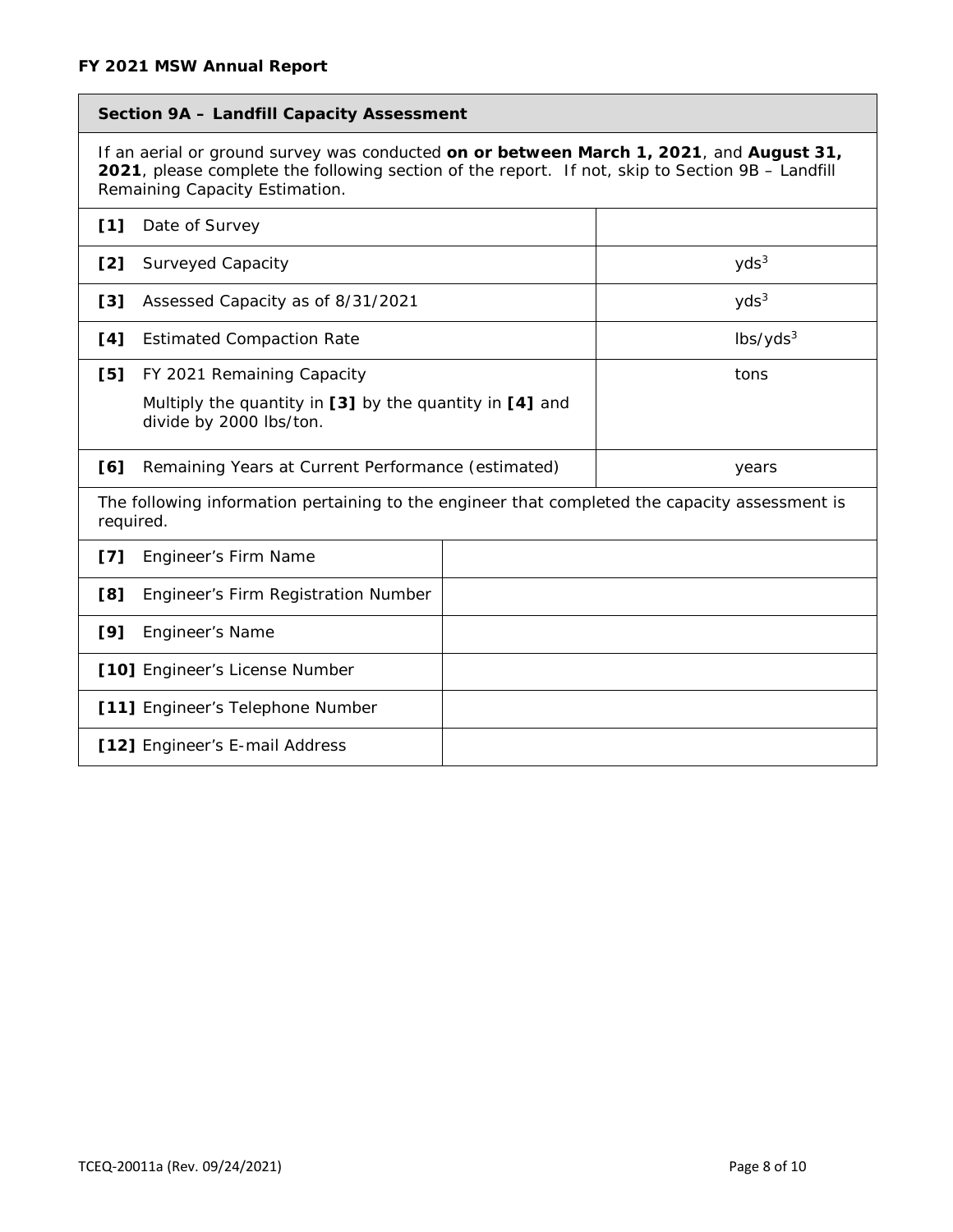#### **Section 9B – Landfill Remaining Capacity Information**

|     | If you did not assess capacity for your facility this FY or the landfill survey was conducted prior<br>to March 2021, complete this section. |                      |
|-----|----------------------------------------------------------------------------------------------------------------------------------------------|----------------------|
| [1] | <b>Total Tons Disposed</b>                                                                                                                   | tons                 |
|     | Enter the sum of the total tons from Section 7.                                                                                              |                      |
|     |                                                                                                                                              |                      |
| [2] | <b>Estimated Compaction Rate</b>                                                                                                             | lbs/yds <sup>3</sup> |
| [3] | <b>Estimated Volume of Cover Placed</b>                                                                                                      | yds <sup>3</sup>     |
|     | If [3] is not recorded separately for your facility, but is<br>accounted for in Item [4], please assume "0" for [3].                         |                      |
| [4] | Total of Airspace used this FY                                                                                                               | yds <sup>3</sup>     |
|     | Multiply [1] by 2000 lbs/ton, then divide the total by [2]<br>and add [3].                                                                   |                      |
| [5] | Last FY's Remaining Capacity                                                                                                                 | yds <sup>3</sup>     |
| [6] | Airspace Changed by Permit Amendment this FY: $\Box$ Decreased $\Box$ Increased                                                              | $\Box$ No Change     |
| [7] | Indicate the Amount of Change, if applicable                                                                                                 | yds <sup>3</sup>     |
| [8] | This FY's Remaining Capacity                                                                                                                 | yds <sup>3</sup>     |
|     | If [6] is checked for "Decreased", then subtract [4] from<br>[5], then subtract [7].                                                         |                      |
|     | If [6] is checked for "Increased", then subtract [4] from<br>[5], then add [7].                                                              |                      |
|     | If [6] is checked for "No Change", then subtract [4] from<br>$[5]$ .                                                                         |                      |
| [9] | This FY's Remaining Capacity                                                                                                                 | tons                 |
|     | Multiply [2] by [8], then divide by 2000 lbs/ton.                                                                                            |                      |
|     | [10] Estimated Remaining Years of Capacity at Current                                                                                        | years                |

Performance